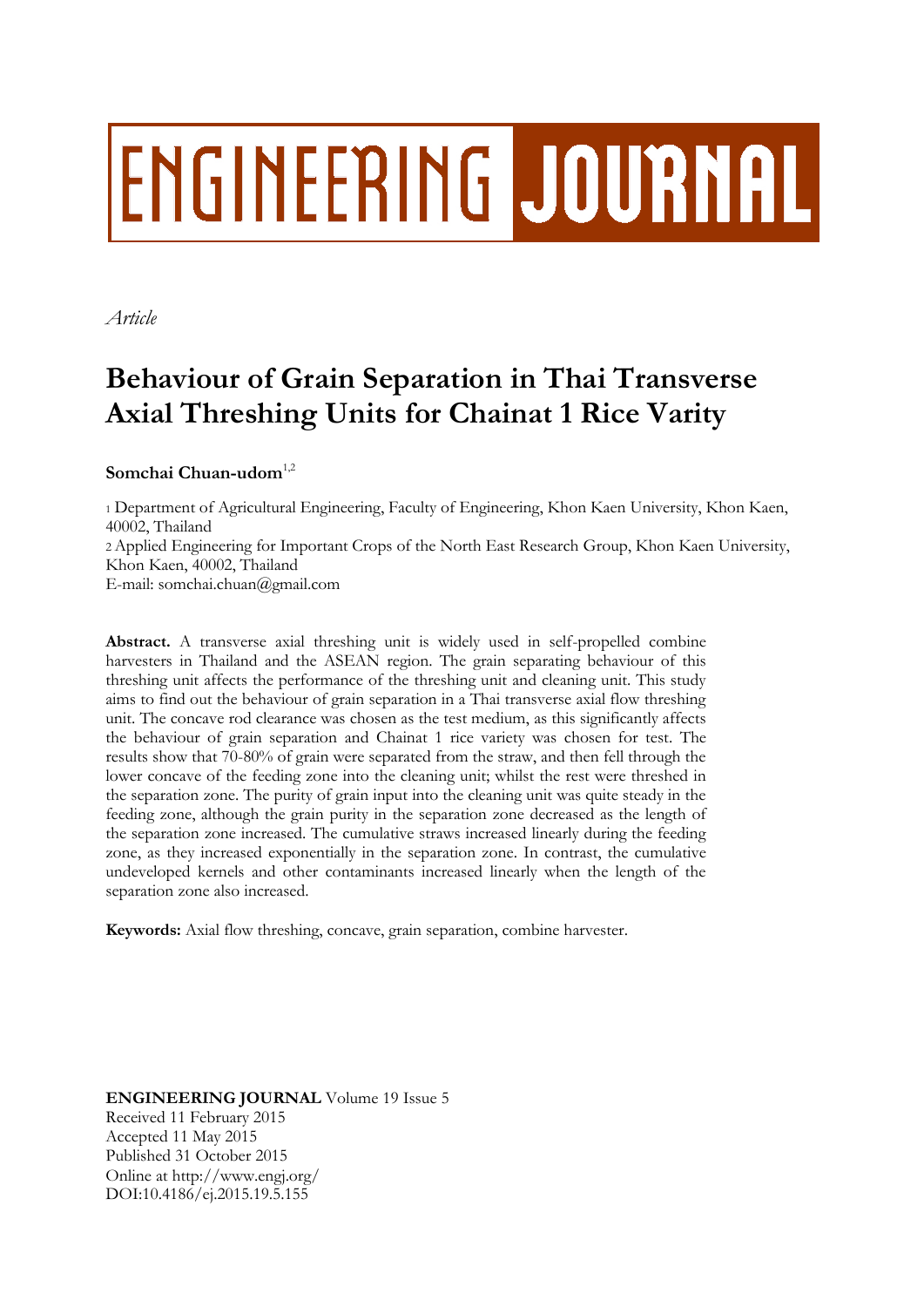#### **1. Introduction**

In Thailand, a transverse axial threshing unit is widely used in self-propelled combine harvesters, especially concerning rice production. It is also modified to thresh corn, soybean, sunflower, etc. When using a threshing unit, threshing and separating grain can be completed simultaneously. The unit can be modified and assembled within small-sized combine harvesters to enable suitable working conditions in Thailand, and in other ASEAN countries [1]. Due to its popularity in this region, it is called the Thai combine harvester (Fig. 1).



Fig. 1. A Thai combine harvester.

The threshing unit is an important part of the machinery, which affects harvesting losses and the capacity of a combine harvester. The characteristics of the threshing unit of a Thai combine harvester are different from other axial threshing units. For an axial threshing unit, materials are fed from one side and flow axially to the other (Fig. 2). For a transverse axial threshing unit, there are 3 zones: 1) the feeding zone, which is 1/3 of the length of the threshing unit, 2) threshing, as the main intent, and 3) the separation zone. Materials are fed from the side of the threshing unit at the feeding zone, and straw is thrown out from the straw discharge channel at the side of the threshing unit, using a threshing rotor which is attached to a rasp bar and separating blade (Fig. 3). For the Thai transverse axial threshing unit, the working principal is similar to a transverse axial threshing unit, but there are only 2 zones: the feeding and separation zones. The lengths of feeding and separation zones are nearly equal; approximately half the length of the threshing unit. After completing the separation zone, the straw is discharged through the straw discharge channel, using a threshing rotor with spiked teeth (Fig. 4).



Fig. 2. Axial threshing unit [2].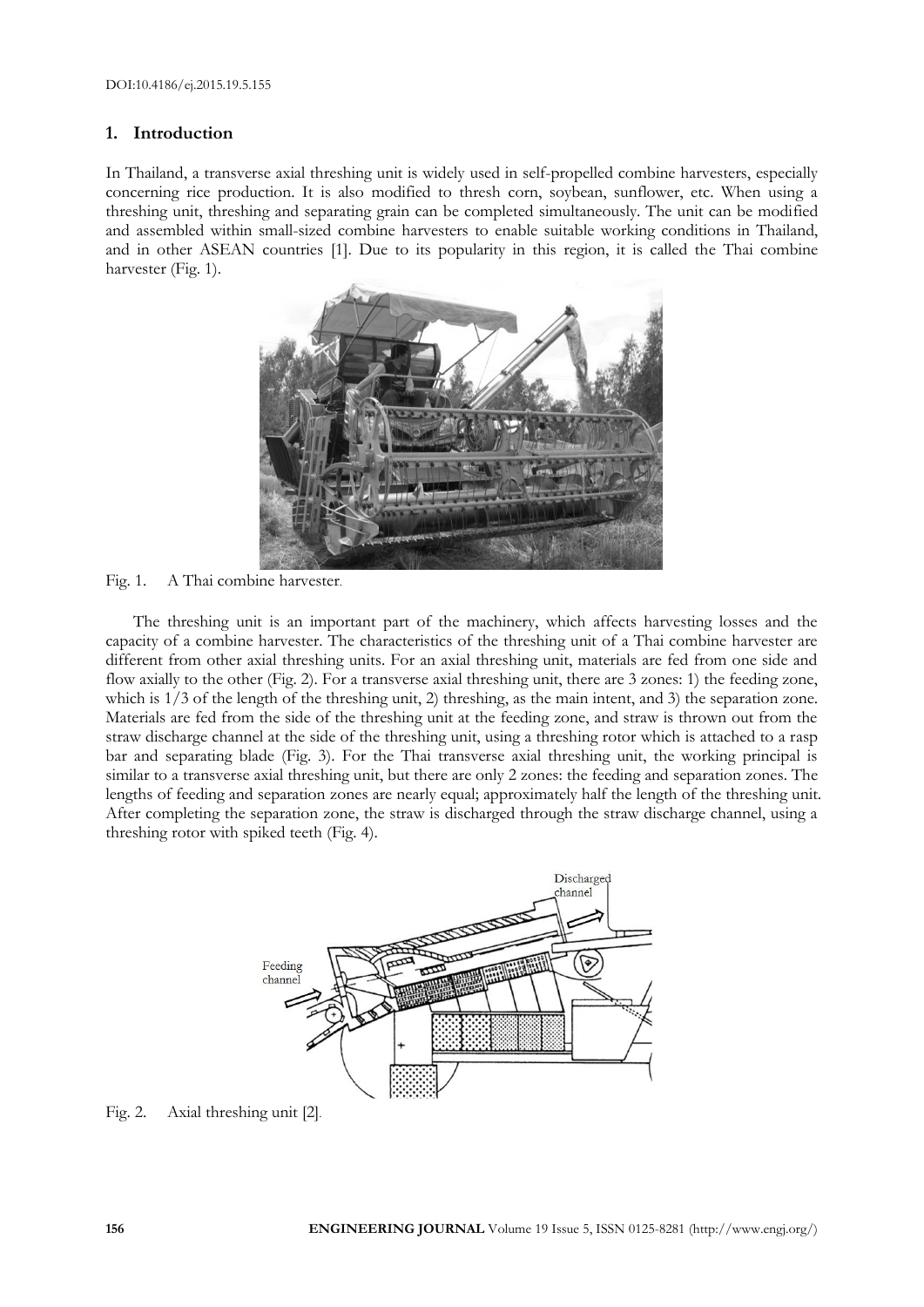

Fig. 3. Transverse axial threshing unit [2].



Fig. 4. Thai transverse axial threshing unit.

Former researches concerning Thai transverse axial threshing units have primarily focused upon operating factors and thresh unit design. Chuan-udom and Chinsuwan [3] studied about operating factors of Thai axial rice combine harvesters pertaining to thresh unit losses concerning Thai Hommali rice, and they found that guide vane inclinations, rotor speeds, feed rates, grain moisture content and grain to material other than grain ratio all have an effect upon losses. Chuan-udom and Chinsuwan [4] found that concave rod clearance had the greatest effect upon threshing unit losses of Thai axial rice combine harvesters, followed by side concave clearance, concave clearance, and upper concave clearances combined, respectively. The numbers of spiked teeth, rotor diameters, and the heights of spiked teeth all displayed relatively low losses.

Gummert et al. [5] conducted a study on a transverse axial rice thresher and found that the rotor speeds, feed rates and guide vane inclinations all affected threshing unit losses, and that rotor speed affects grain breakage, yet the feed rates and guide vane inclinations did not cause any grain breakage. Kradangnga et al. [6] observed the effects of rotor speeds and feed rates in a study about the performances of a 4 feet length transverse axial thresher for rice. An increase in rotor speed directly reduced threshing losses and increased grain breakage due to higher impact forces, and yet an increase in feed rate raised the threshing loss, but did not statistically affect grain breakage. Singhal and Thierstein [7] studied the potential for a transverse axial thresher with multi-cropping, and the results showed that it could thresh sorghum, millet, chickpeas, pigeon-peas, wheat and paddy, with more than 95% efficiency and a grain output of 500-800 kg/h.

A study of operating factors of a Thai axial thresher affecting corn shelling losses by Chuan-udom [8] reported that guide vane inclination and grain moisture content affected shelling losses, whereas rotor speed, feed rate and grain to material, other than grain ratio, did not significantly affect such losses. Increasing the guide vane inclination or decreasing grain moisture content tended to reduce those losses.

A Thai transverse axial threshing unit has 2 main components: 1) the rotor, and 2) the concave (Fig. 5). The rotor is a hollow metal cylinder attached with spiked teeth. The concave consists of upper and lower concaves. The upper and lower concaves are made of spaced iron rods which are aligned to the concave bar. Spaced guide vanes are attached to upper concave to control the material flow, and the lower concave performs as a thrashing bed using a rotor and grain separator. The grain that separates from the straw falls through the lower concave into the cleaning unit, and thus the grain separation characteristics affect the performance of the cleaning unit. If the behaviour of the transverse axial threshing unit is known, then the cleaning unit can be designed for optimum performance. Consequently, the threshing and cleaning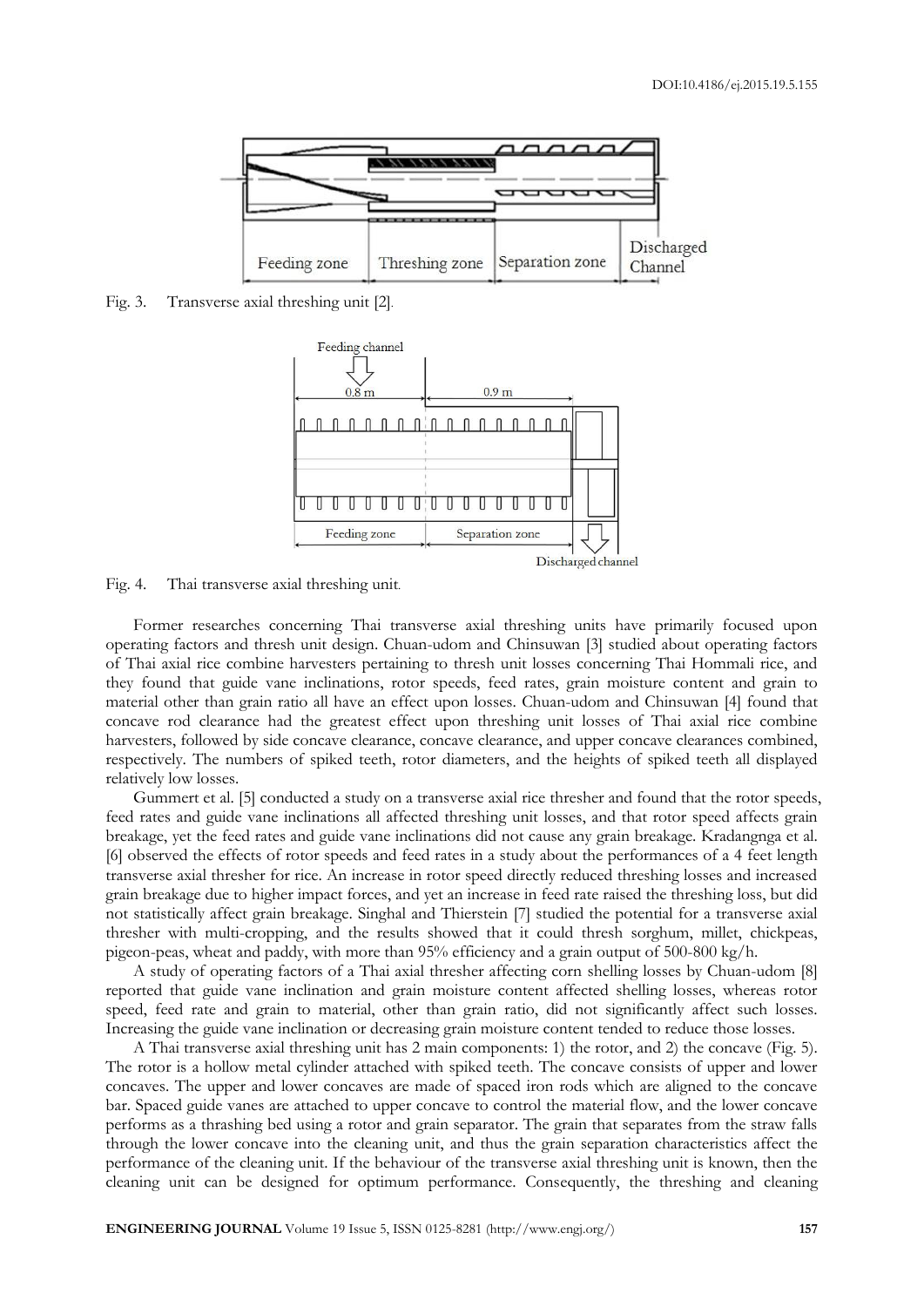performance can be increased. However, there is no study concerning the threshing behaviour of such a threshing unit, and so this study aims to study the behaviour of grain separation in a transverse axial flow threshing unit.



Fig. 5. A Thai transverse axial threshing unit in a combine harvester.

#### **2. Materials and Methods**

#### **Transverse Axial Threshing Tester**

Laboratory experiments were completed using a Thai transverse axial threshing tester (Fig. 6). The transverse axial threshing unit was 1.7 m length, and the rotor diameter measured from the tip of the spiked teeth was 0.7 m. The spiked teeth were made of iron rods (11 mm in diameter and 80 mm length), with 77 mm spiked tooth spacing. There were 10 iron strips on the rotor to attach the spiked teeth, and the strips attached comprised 21 and 22 spiked teeth alternately. The total number of spiked teeth was 215 teeth. The upper and lower concave was made of 8 mm diameter iron rod with 17mm spacing. The concave clearance was 10mm, and five guide vanes were attached to the upper concave with a 70 degree inclination from the rotor axis. The straw discharged blade was 0.27 m length, and the rotor speeds and feed rates could be varied through the use of an electric motor controller.

Seventeen trays were placed under the lower concave, and along the length of the threshing unit. Each tray was 10cm in width. The first to eighth tray (0-0.8 m) collected the threshed grain from the feeding zone, whilst the 9th to 17th tray (0.8-1.7 m) collected the threshed grain from the separation zone (Fig. 4).



Front view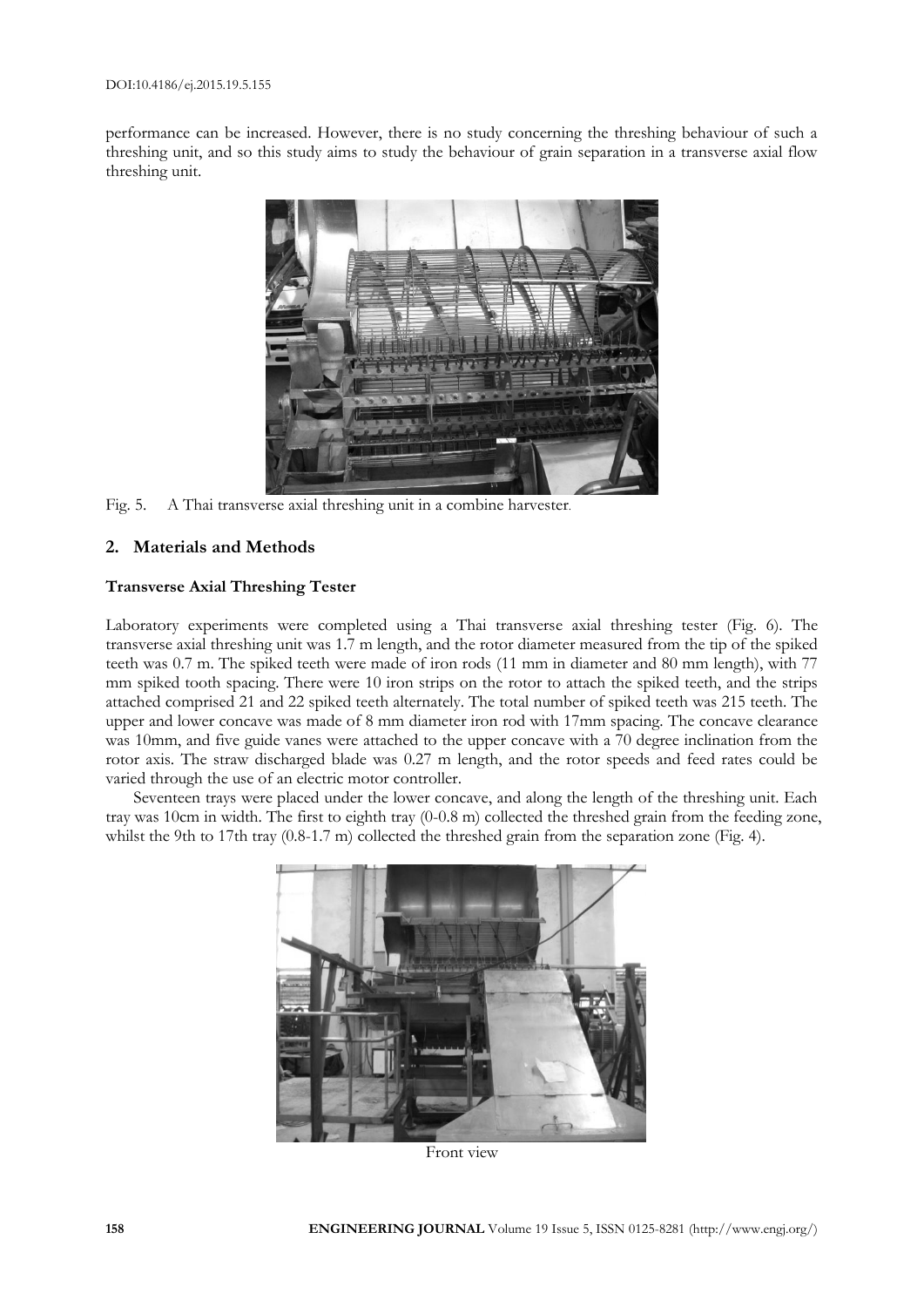

Rear view

Fig. 6. A Thai transverse axial threshing tester.

#### **Experiment Materials and Conditions**

Chainat 1 rice variety, harvested from an irrigation area of Khon Kaen province, Thailand, was used for the experiment. This variety is widely used in Thailand, and has a high thresh loss [9]. The harvested rice was covered by sacks with water spraying in order to maintain the moisture content of the grain and straw during transporting from field to laboratory. The moisture content of the grain and straw were 29.0%wb and 65.1%wb, respectively, and the average stalk length was 0.59 m. The average grain to straw ratio was 0.51, when the feed rate was 16 T/h. The tangential rotor speed was set at 20 m/s, and the concave rod clearance was chosen as the test parameter, as this significantly affects the behaviour of grain separation [4]. The concave rod clearance was varied between 5 levels, namely: 10, 15, 20, 25 and 30 mm, respectively.

#### **Experimental Method**

Each test was completed in 3 replications. 50 kg of harvested stalks were fed into the threshing unit in each replication, and the threshing output and performances were evaluated for 10 seconds during a steady state of operation. The disposal materials at the straw outlet were collected in a mesh bag, and separated in order to find any lost grain. The output materials that fell through the lower concave were collected in 17 trays, and the materials from each tray were separated, so as to find the amount of grain, straw, dust and other substances.

#### **3. Results and Discussion**

## **Cumulative Separated Grain under the Lower Concave**

Cumulative separated grain that passed through the lower concave into the cleaning unit, within the feeding zone (0-0.8 m of threshing unit length), increased linearly as the threshing length increased (Fig. 7). The linear regression equations when the concave rod clearance varied between 10 and 30 mm with  $R^2$  = 0.9911-0.9988 are shown in Table 1. The results show that the separated grains per length of threshing unit were constant, along the feeding zone. Since 70-80% of separated grains were accumulated in the feeding zone. This denotes that most of the grains were separated within the first zone of threshing, whilst the rest of the 20-30% were separated into the separation zone (0.8-1.7 m of threshing unit length). In this zone, the separated grains under the lower concave decreased exponentially when the length of the concave increased. Therefore, the inverse exponential equation was chosen to describe the threshing behaviour within this zone, as shown in Fig. 8. The R<sup>2</sup> values were 0.9989-0.9998 when the concave rod clearance varied between 10 to 30 mm (Table 2). After the feeding zone, there was no more input material, so the residual grains fell through the concave more easily. Such threshing behaviour was similar to those of an axial threshing unit, but differed from most tangential threshing units which had steady flow of grain along their units [2, 10]. Referring to the results; the cumulative separated grain could be represented by equations 1 and 2, for the feeding zone threshing and the separation zone threshing, respectively.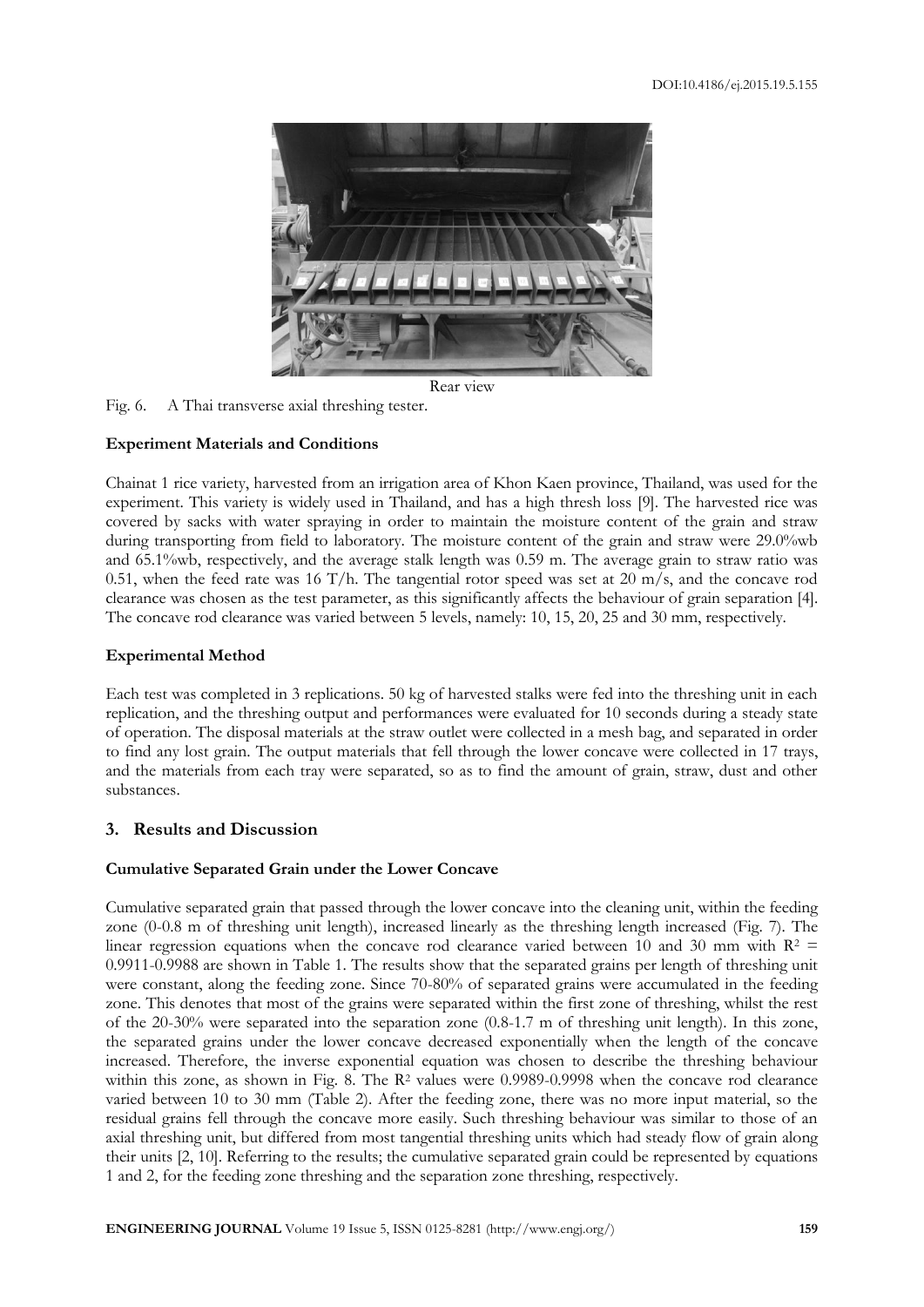$$
CS_f = Ax \text{ (feeding zone)} \tag{1}
$$

$$
CS_s = 1 - (Be^{Cx})^{-1} \text{ (separation zone)}
$$
 (2)

where  $CS_f$  = Cumulative separated grain in feeding zone (decimal);  $CS_s$  = Cumulative separated grain in separation zone (decimal);  $x =$  Threshing length (m); A, B and  $C =$  Constant coefficients that depend upon the varieties and maturity of cereals, and the design and functional parameters of the threshing unit.

In this study, the cumulative separated grain behaviour of the Thai transverse axial threshing unit applied was different from those proposed by Miu and Kutzbach [2]; primarily because the length of the feeding zone in the threshing unit was more than half the total length of the threshing unit itself, which consequently operated in the form of tangential threshing. As a result, the cumulative separated grain analysis within the feeding zone and the separation zones should be evaluated separately, in order to accumulate prediction accuracies.

Referring back to the cumulative separation of grain behaviour; the cleaning unit under the feeding zone of the threshing unit might be overloaded, due to large amounts of input. To avoid this problem, the cleaning unit should be modified to spread grain from the area under the feeding zone into the separation zone.



Fig. 7. Behaviour of cumulative separated grain in the feeding zone of a transverse axial threshing unit.

Table 1. Regression equations represented by the cumulative grain, under the lower concave in the feeding zone.

| Concave rod clearance (mm) | Equation         | R2             |
|----------------------------|------------------|----------------|
|                            | $CS_f = 0.8322x$ | $R^2 = 0.9911$ |
| 15                         | $CS_f = 0.9232x$ | $R^2 = 0.9974$ |
| 20                         | $CS_f = 0.9691x$ | $R^2 = 0.9968$ |
| 25                         | $CS_f = 0.9559x$ | $R^2 = 0.9939$ |
| 30                         | $CS_f = 1.0059x$ | $R^2 = 0.9988$ |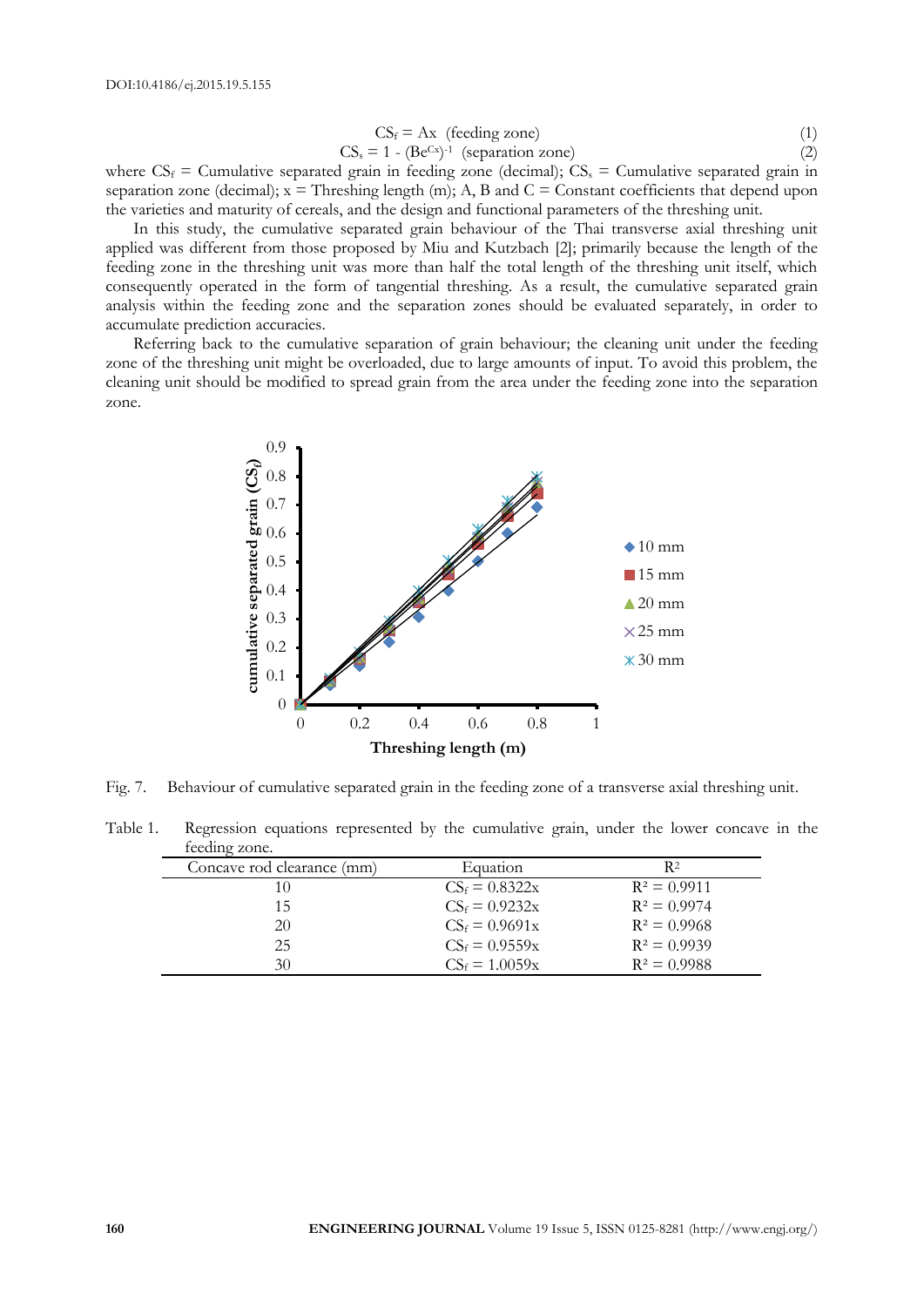

Fig. 8. Behaviour of cumulative separated grain in the separation zone of a transverse axial threshing unit.

Table 2. Regression equations represented by the cumulative grain under the lower concave in the separation zone.

| Concave rod clearance (mm) | Equation                            | R2             |
|----------------------------|-------------------------------------|----------------|
| 10                         | $CS_s = 1-(0.3922e^{2.5805x})^{-1}$ | $R^2 = 0.9994$ |
| 15                         | $CS_s = 1-(0.3556e^{2.8879x})^{-1}$ | $R^2 = 0.9997$ |
| 20                         | $CS_s = 1-(0.4565e^{2.8551x})^{-1}$ | $R^2 = 0.9996$ |
| 25                         | $CS_s = 1-(0.3217e^{3.249x})^{-1}$  | $R^2 = 0.9989$ |
| 30                         | $CS_s = 1-(0.3887e^{3.1744x})^{-1}$ | $R^2 = 0.9998$ |

#### **Grain Purity under the Lower Concave**

The purity of the grain that fell through the lower concave into the feeding zone was higher than 90%. That purity was high and quite constant along the length of the threshing unit. The rice stalks were thrashed steadily in this feeding zone, yet when the stalks were in the separation zone until disposal, at the straw outlet, the purity decreased when the threshing length increased. This behaviour occurred because most of the grain was separated at the feeding zone, and only 20-30% of the grain was left amongst the larger amounts of straw and other materials in the separation zone. Thus, there was a high possibility that other materials would fall down and be mixed within the grain in this zone. Consequently, the grain purity decreased along threshing unit length, and the grain purity under the lower concave was represented by a 3 degree polynomial equation (Eq. 3). The regression equation had an  $\mathbb{R}^2$  value between 0.9764-0.9944 when the concave rod clearance was varied between 10 to 30 mm, as shown in Fig. 9 and Table 3:

$$
GP = (Dx^3 + Ex^2 + Fx)^{-1}
$$

(3)

where  $GP =$  Grain purity (decimal);  $x =$  Threshing length (m); D, E and F = Constant coefficients that depend upon the varieties and maturity of cereals, and the design and functional parameters of the threshing unit.

Any increase in concave rod clearance made the grain purity decrease rapidly. After that, the concave functions of the threshing bed and the filtering sieve, at that same time, caused any adulterated substances to fall down and become mixed with the grain more easily, especially in the case of larger concave rod clearances [11].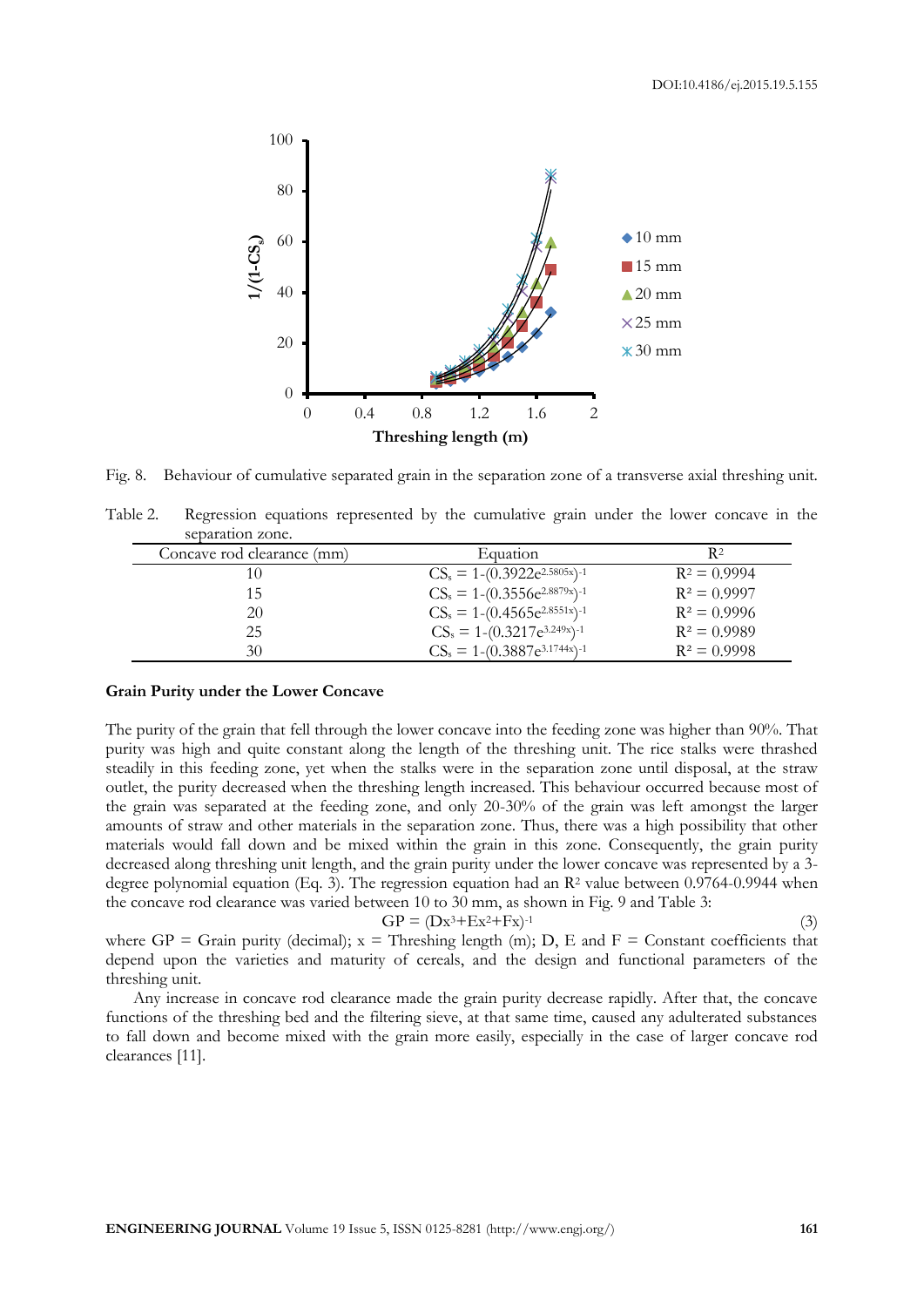

Fig. 9. Behaviour of grain purity in a transverse axial threshing unit.

Table 3. Regression equations represented by the grain purity under a lower concave in the separation zone.

| Concave rod clearance (mm) | Equation                                                         | R <sup>2</sup> |
|----------------------------|------------------------------------------------------------------|----------------|
| 10                         | $GP = (0.2252x^3 - 0.4071x^2 + 0.2813x + 1)^{-1}$ $R^2 = 0.9764$ |                |
| 15                         | $GP = (0.3038x^3 - 0.4734x^2 + 0.3266x + 1)^{-1}$ $R^2 = 0.9944$ |                |
| 20                         | $GP = (0.3652x^3 - 0.4841x^2 + 0.3045x + 1)^{-1}$ $R^2 = 0.9928$ |                |
| 25                         | GP = $(0.4865x^3 - 0.68x^2 + 0.3798x + 1)^{-1}$ $R^2 = 0.9924$   |                |
| 30                         | $GP = (0.6787x^3 - 0.8256x^2 + 0.4073x + 1)^{-1}$                | $R^2 = 0.9913$ |

In the trays under the lower concave, the cumulative straw increased linearly during the feeding zone. However, it increased rapidly in the separation zone, especially when the concave rod clearance was large, as shown in Fig. 10. More straw fell down at the larger concave rod clearance, and this straw significantly influenced the cleaning performances [12], because most of the straw was in larger pieces within the feeding zone, and could not fall through the lower concave. When the materials were thrown into the separation zone, the straw was crushed into smaller pieces, and then easily fell down through the lower concave into the required zone. The amount of straw under the lower concave could be represented by a 2-degree polynomial equation (Eq. (4)). The regression equation has an  $\mathbb{R}^2$  value between 0.9953-0.9988, when the concave rod clearance is varied between 10 and 30 mm, as shown in Table 4:

$$
SS = Gx^2 + Hx \tag{4}
$$

where SS = Cumulative separated straw  $(%)$ ; x = Threshing length (m); G and H = Constant coefficients that depend upon the varieties and maturity of cereals, and the design and functional parameters of the threshing unit.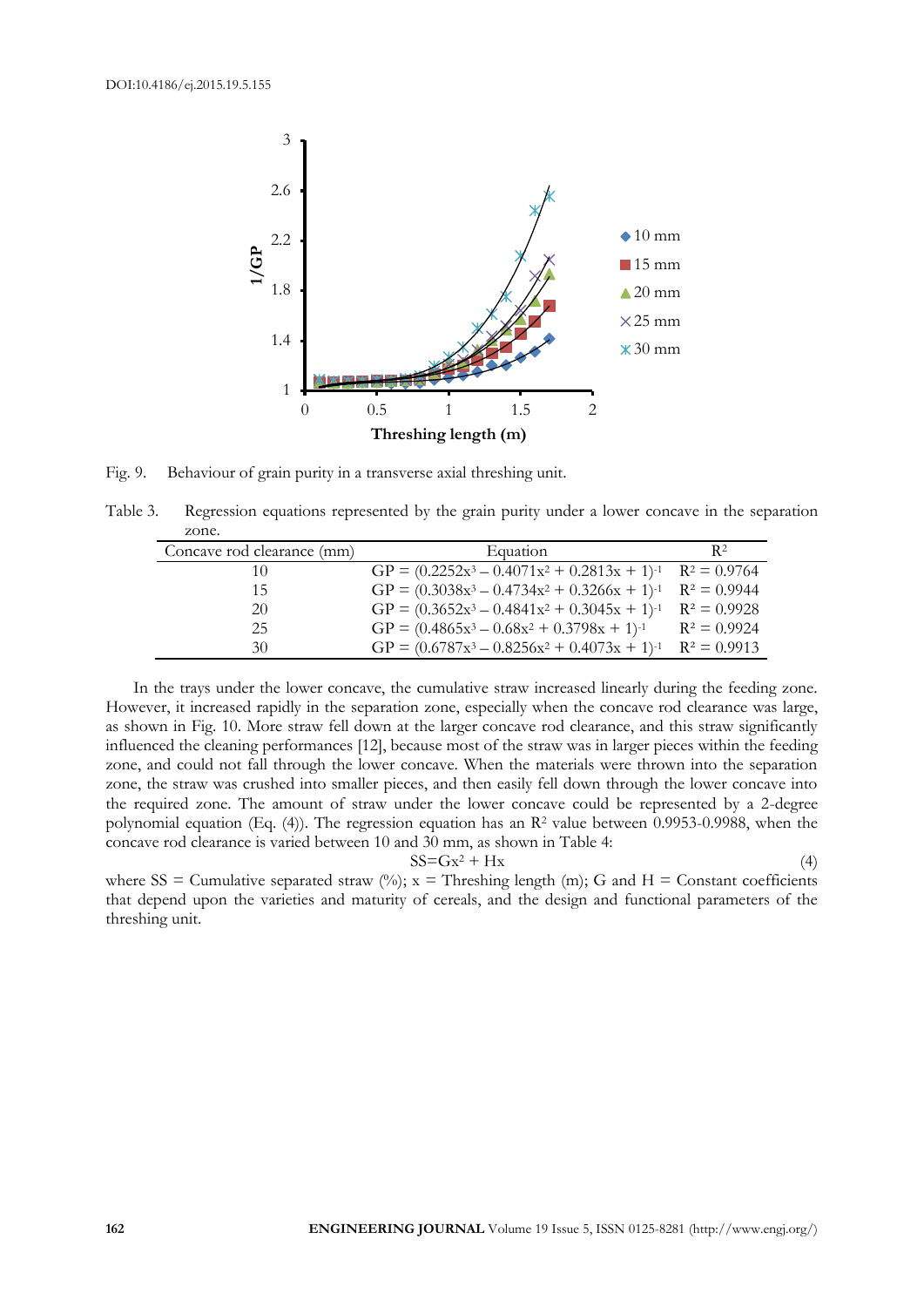

Fig. 10. Behaviour of cumulative separated straw in a transverse axial threshing unit.

Table 4. Regression equations represented by the cumulative straw under the lower concave, in the separation zone.

| Concave rod clearance (mm) | Equation                    | R <sup>2</sup> |
|----------------------------|-----------------------------|----------------|
| 10                         | $SS = 0.0002x^2 + 0.0031x$  | $R^2 = 0.9953$ |
| 15                         | $SS = 0.0006x^2 + 0.0096x$  | $R^2 = 0.9977$ |
| 20                         | $SS = 0.00016x^2 + 0.0119x$ | $R^2 = 0.9974$ |
| 25                         | $SS = 0.0014x^2 + 0.0374x$  | $R^2 = 0.9988$ |
| 30                         | $SS = 0.0052x^2 + 0.0225x$  | $R^2 = 0.9976$ |

Considering the amount of immature kernels and other adulterated substances in the trays under the lower concave (Fig. 11), the cumulative amount increased linearly during the feeding zone and the separation zone. This behaviour differed from those of straw, as the undeveloped kernels and other adulterated substances were originally small in size, and could fall through the lower concave along the length of the threshing unit. The amounts of undeveloped kernels and other substances, under the lower concave, can be represented by a linear equation (Eq. (5)). The regression equation has an  $\mathbb{R}^2$  value between 0.9948-0.9966 when the concave rod clearance was varied between 10 and 30 mm, as shown in Table 5.  $SD = Kx$  (5)

where  $SD =$  Cumulative undeveloped kernel and other adulterated substance  $(\%)$ ; x = Threshing length (m); K = Constant coefficients that depend upon the varieties and maturity of cereals, and the design and functional parameters of the threshing unit.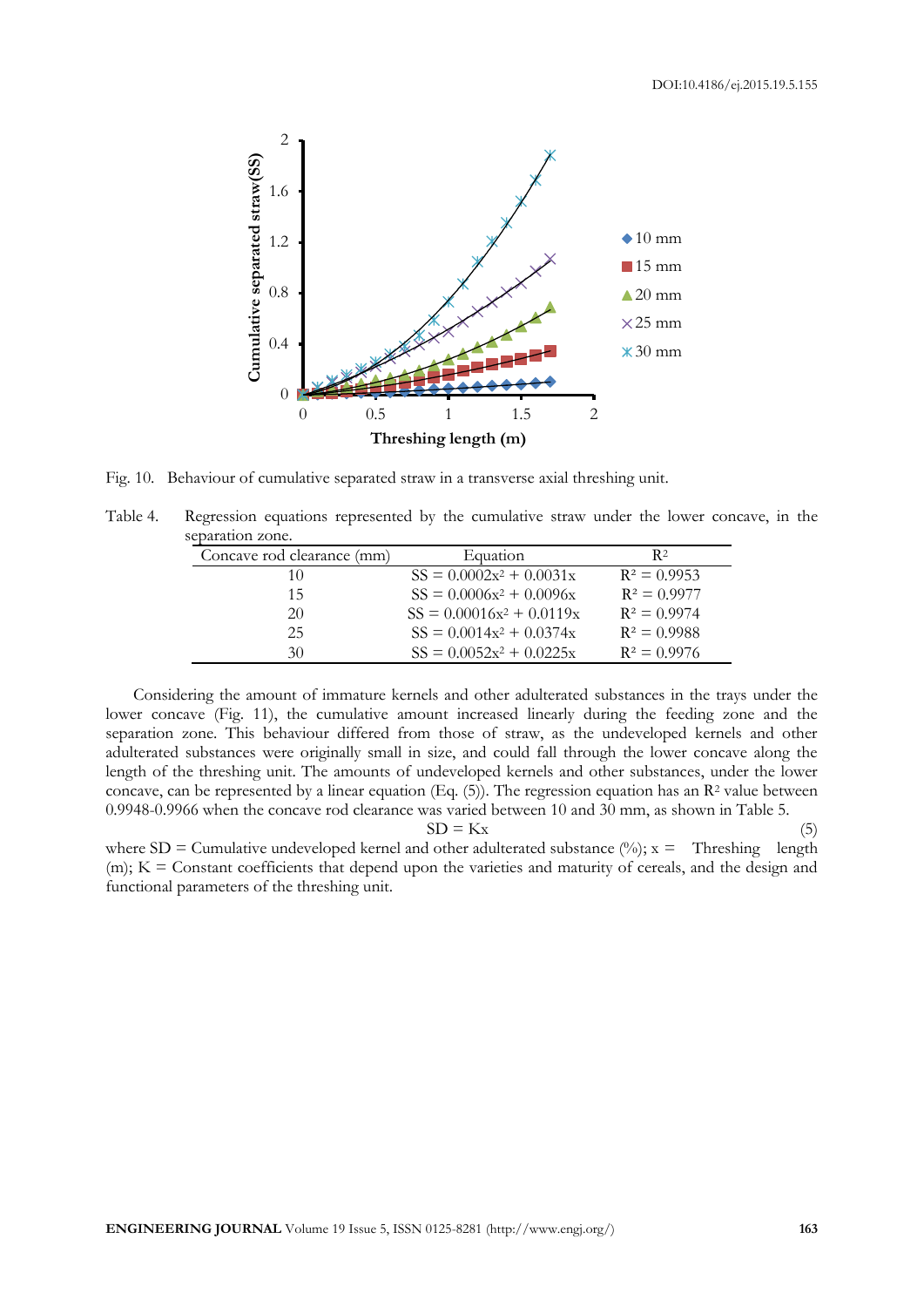

Fig. 11. Behaviour of cumulative undeveloped kernels and other adulterated substances, in a transverse axial threshing unit.

Table 5. Regression equations represented by the cumulative undeveloped kernels and other substances under the lower concave within the feeding zone and the separation zone.

| Concave rod clearance (mm) | Equation       | R <sup>2</sup> |
|----------------------------|----------------|----------------|
| 10                         | $SD = 4.8423x$ | $R^2 = 0.9964$ |
| 15                         | $SD = 6.2311x$ | $R^2 = 0.9953$ |
| 20                         | $SD = 6.1878x$ | $R^2 = 0.9948$ |
| 25                         | $SD = 6.2653x$ | $R^2 = 0.9956$ |
| 30                         | $SD = 7.0562x$ | $R^2 = 0.9966$ |

#### **4. Conclusions**

This paper has studied behaviour of grain separation in a Thai transverse axial flow threshing unit, the following conclusions can be drawn:

1. 70-80% of the grain was separated from the straw, and fell through the lower concave into the cleaning unit in the feeding zone. The rest of the 20/30% of grain was separated at the separation zone.

2. The behaviour of the cumulative separated grain in the transverse axial flow threshing unit should be separately analysed in 2 zones: the feeding zone and the separation zone.

3. In the feeding zone (0-0.8 m), the grain purity before the cleaning unit was quite constant along the threshing unit length. However, in the separation zone (0.8-1.7 m), the grain purity decreased when the threshing length decreased. Therefore, an increase in concave rod clearance caused a rapid decrease in grain purity. It also caused a raised amount of grain under the lower concave.

4. The cumulative straw increased linearly during the feeding zone. However, it increased rapidly in the separation zone, especially when the concave rod clearance was large. On the other hand, the cumulative undeveloped kernels and other adulterated substances tended to increase linearly.

5. The cleaning unit, assembled with a transverse axial flow threshing unit, should be modified to spread grain from the area under the feeding zone to the separation zone, in order to avoid overload at the feeding zone.

#### **Acknowledgments**

The authors wish to thank 'Applied Engineering for Important Crops of the North East Research Group', and Khon Kaen University (KKU), for all support provided for this research.